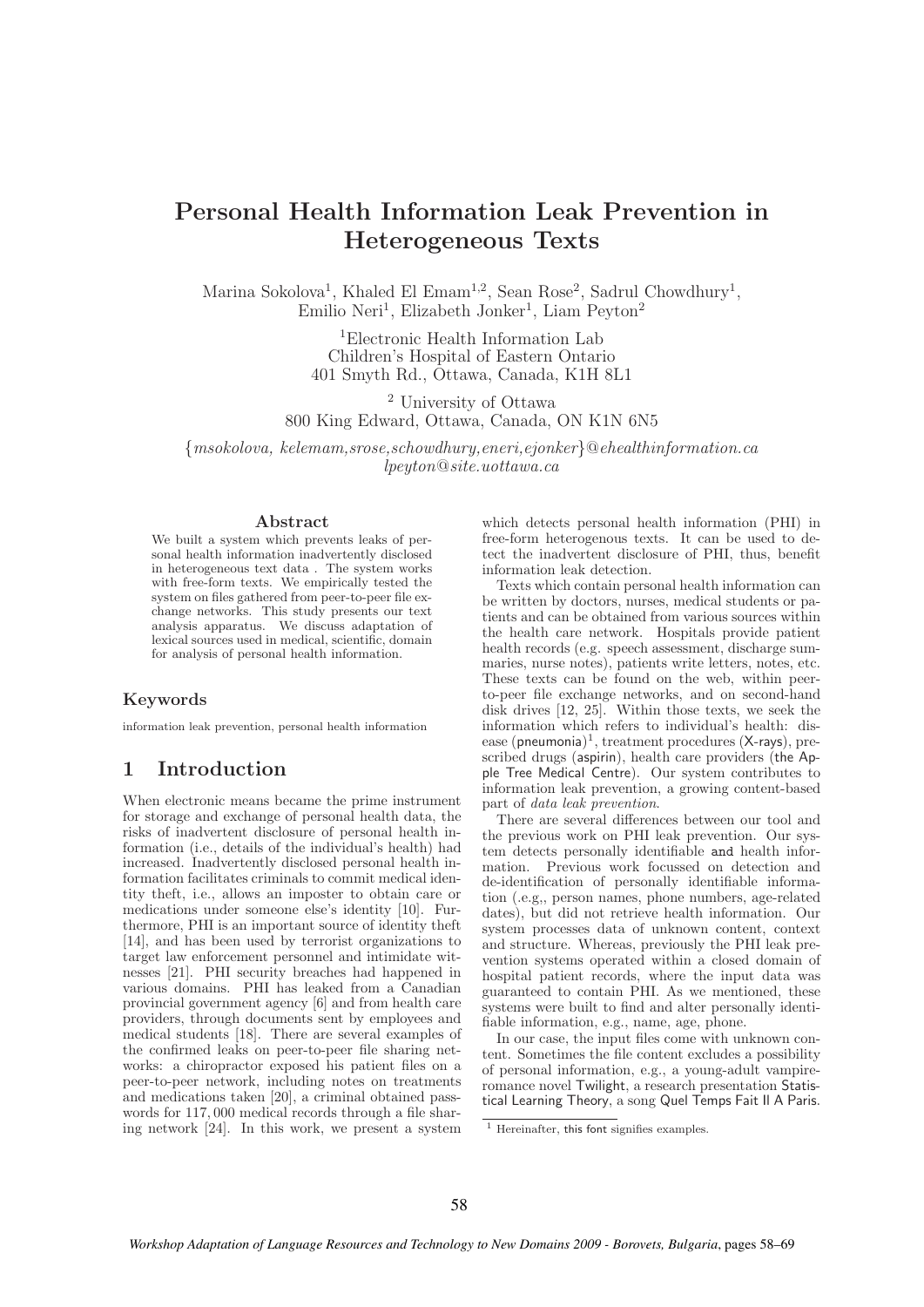Sometimes, file contents may suggest holding personal information and PHI, e.g., personal correspondence, documents from lawyer or physician offices. In many other cases, files fall between these two categories. We discard files which we identify as being highly unlikely to contain PHI and concentrate on the analysis of the remaining files. In the remainder of the presentation, we define personal health information, provide examples of texts containing PHI and discuss the extent of confirmed inadvertent PHI leaks. We define pairs of possible/impossible and probable/improbable PHI containers. Our data and empirical results are presented after that. We follow with discussion of related work and motives for the adaptation of medical knowledge sources. At the end, we present plans for future work and conclusions.

# 2 Background

Our group works on prevention of inadvertent disclosure of personal health information in heterogenous text data. Personal health information (PHI) refers to ailments, treatments and other health-specific details of an individual. In Ontario, Canada, the Personal Health Information Protection Act [1] defines PHI as information that:

- 1. relates to the physical or mental health of the individual, including information that consists of the health history of the individual's family
- 2. relates to the providing of health care to the individual, including the identification of a person as a provider of health care to the individual,
- 3. is a plan of service within the meaning of the Long-Term Care Act for the individual
- 4. relates to payments or eligibility for health care, or eligibility for coverage for health care, in respect of the individual
- 5. relates to the donation by the individual of any body part or bodily substance of the individual or is derived from the testing or examination of any such body part or bodily substance
- 6. is the individual's health number
- 7. identifies an individual's substitute decisionmaker.

It also states that "[identifying information] identifies an individual or for which it is reasonably foreseeable in the circumstances that it could be utilized, either alone or with other information, to identify an individual" [1]. Below we present samples of texts with PHI:

[THE PATIENT] ADMITTED IN TRANSFER FROM [HOSPITAL NAME] FOR MENTAL STATUS CHANGES POST FALL AT HOME AND CONTIN-UED HYPOTENSION AT CALVERT HOSPITAL REQUIRING DOPAMINE;

[The person]'s heart attack happened on a sidewalk in Midtown Manhattan last May. He was walking back to work along Third Avenue with two colleagues after a several-hundred-dollar sushi lunch. There was the distant rumble of heartburn, the ominous tingle of perspiration.

I, [John Doe], want to make the following statement under Oath: On 02 May 2007, in duty hours between 1030 1100 hrs I was practicing drill exercises for our next mobilization to [Place Name, Country]. In that exercise trying to put someone under arrest the person fell down on my left knee causing me a contusion.

The act protects the confidentiality of PHI and the privacy of individuals with respect to that information, while facilitating the effective provision of health care. Similar PHI protection acts have been enabled: US has the Health Insurance Portability and Accountability Act, often known as HIPAA  $^2$ , EU – Directive  $95/46/EC$ , or, Data Protection Directive  $3$ , although some details vary.

We divide PHI into two broad categories: personally identifiable information (PII), e.g., name, birth data, address, and health information (HI), e.g., diagnosis, prescribed drugs. Table 1 lists some PII and HI subcategories and their examples. Further, in this paper, we concentrate on the HI category.

| Personal information      |                       |  |  |  |
|---------------------------|-----------------------|--|--|--|
| Info categories           | Examples              |  |  |  |
| Given names               | Serge, Jasmine        |  |  |  |
| Locations                 | London, Osaka         |  |  |  |
| Addresses                 | 401 Smyth Rd.,        |  |  |  |
|                           | Empire State Bldg.    |  |  |  |
| Dates                     | 02 May 2008, 05/14/07 |  |  |  |
| <b>Health</b> information |                       |  |  |  |
| Info categories           | Examples              |  |  |  |
| Disease names             | Pneumonia, arthritis  |  |  |  |
| Symptoms                  | calcium deficiency    |  |  |  |
| Drug names                | Aspirin, Fosamax      |  |  |  |
| Health care providers     | CHEO, Dr. Joe Doe     |  |  |  |

Table 1: PHI categories and their examples

Previously, second hand disk drives and peer-to-peer file exchange networks (p2p networks) were searched for the presence of texts with PHI [12, 25]. In [12], we studied the extent of inadvertent PHI exposure on second hand computer hard drives. We purchased functional disk drives from various second-hand computer equipment vendors, then examined sixty drives using

<sup>&</sup>lt;sup>2</sup> http://www.hhs.gov/ocr/privacy/index.html<br> $\frac{3 \text{ htr}_1}{2 \text{ htr}_2}$  (overlow cureas ov/LorUriSory/LorUri

http://eur-lex.europa.eu/LexUriServ/LexUriServ.do?uri= -CELEX:31995L0046:EN:HTML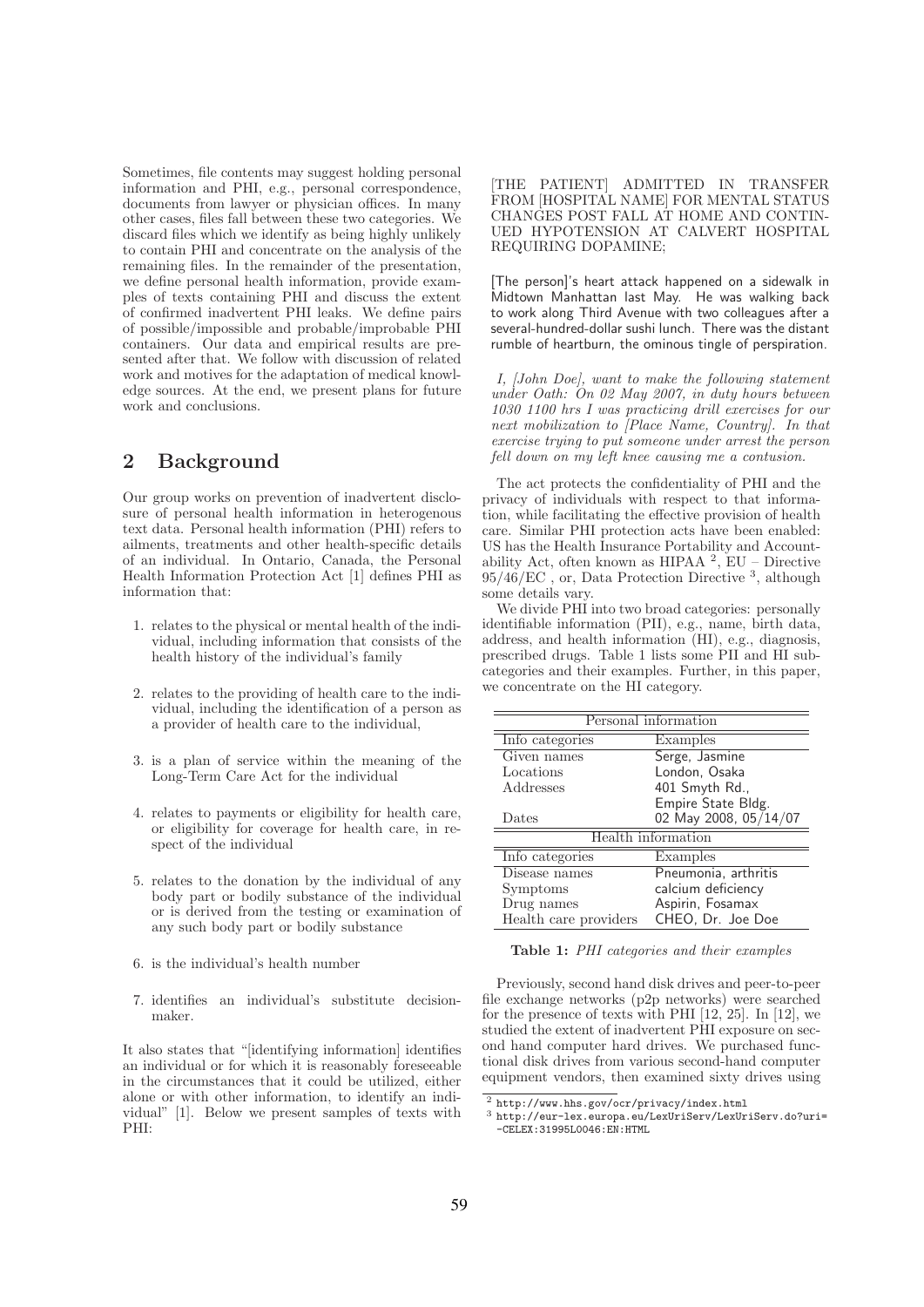digital forensic tools. The focus was on drives with a capacity range of 10 GB to 40 GB, which were used by individual end users in desktop machines and servers. The recovered data was examined manually by two experts. PHI was found in 425 files gathered from  $11(18\%)$  disk drives. 5 disk drives contained PHI of the computer owner, 6 disks – PHI of other people. In [25], we suggested evaluation measures for automated detection of PHI files. We semi-manually examined 859 files gathered from two p2p networks. 8(1%) files contained PHI. Although the number of files was comparatively small, the personal health information contained in these files potentially was exposed to millions of on-lookers.

### 3 Methods

### 3.1 Files as Personal Health Information Containers

We consider that among heterogeneous files of unknown content, some files can be possible containers of personal information, whereas others cannot, i.e. impossible containers. Only the possible containers which contain personal information may become *prob*able sources of PHI leaks. The files become actual PHI leaks if they additionally contain health information. The impossible containers are improbable to leak personal information, and consequently, improbable to leak PHI. In other words,

$$
DATA = POS + POS' \tag{1}
$$

$$
PHI \subset PROB \subset POS \tag{2}
$$

$$
POS' \subset PROB' \subset PHI' \tag{3}
$$

where  $DATA$  denotes the data,  $POS$  is a set of possible containers,  $PROB - a$  set of probable containers,  $PHI$  – a set of files with PHI.  $'$  marks the set complement. Based on the set relations 1–3 , we apply the following rules of inference  $(f$  denotes a file):

$$
f \in POS' \to f \in PROB' \to f \in PHI' \qquad (4)
$$

$$
f \in PHI \to f \in PROB \to f \in POS \tag{5}
$$

To categorize files into  $POS$  or  $POS'$ , we recall that personal information is information which identifies an individual, either by itself or jointly with other information (see Section 2). According to this definition, two types of files immediately fall into the impossible container category:

- 1. contents not concerned with individuals;
- 2. contents not able to identify individuals.

To find the first type, we look for files with content unrelated to individuals, e.g., fictions, songs . To find the second type, we look for files whose content is unreadable for end users, e.g viruses. All the other files might or might not contain personal information, and are put into the possible container category. From

those, only the files that are shown to contain personal information are marked for further investigation, i.e. health information detection.

Rules 4 – 5 are used in our text analysis system. The system's work cycle has three phases. On the first two phases, it identifies impossible containers and removes them from the set. On the third phase, it works with the remaining files which we consider to be possible containers. The utilized text analysis gradually deepens:

- shallow analysis the file titles and contents are treated as streams of characters (phase 1);
- partial content analysis for each file, a limited keyword search is performed on a small portion of text (phase 2);
- deep content analysis texts are mined for syntactic and semantic patterns (phase 3).

#### 3.2 Creating the Corpus

For our experiments, we used files gathered from two peer-to-peer file sharing networks (p2p networks). Peer-to-peer networks allow decentralized sharing of computer resources, including those that provide the infrastructure for direct, real-time communication and collaboration between peer computers. The networks are known for hosting files with PHI information.

The usage, together with the observed security weakness, marks p2p network data as a possible source of information leaks, including PHI leaks. This assumption was confirmed by data management studies [18].

To gather data, we obtained the project approval from the Research Ethics Board of Children's Hospital of Eastern Ontario. The files were gathered from April 2008 till June 2009. The Gnutella and eD2K P2P networks were selected due to their prevalence and global popularity.<sup>4</sup> To automatically capture samples of p2p files, we modified the publicly available  $\text{S}_{\text{HAREAZA}}$ <sup>5</sup> p2p client. The tool is a software package which allows one to connect to multiple P2P networks simultaneously in order to search for and download files. Modifications to this client included changes to the search function as well as increased logging capabilities. The search function was modified to automatically search for any document file (Microsoft Word, Raw Text, Rich Text, Excel, Powerpoint, PDF, Wordpad, XML, etc) and automatically retrieve it. Automatic searches were conducted by the code at fifteen minute intervals. A semi-manual analysis of the first data sample (859 files) showed the presence of PHI on the two p2p networks [25]. In total, we have gathered 2852 files. The data was sent for processing "as is", without preliminary pre-processing: we preserve all the initial spelling, capitalization, grammar, etc.

 $4$  http://www.kolabora.com/news/2004/01/09/popular\_p2p\_ tools and programs.htm, retrieved Aug 12, 2009

<sup>5</sup> http://shareaza.sourceforge.net/?id=source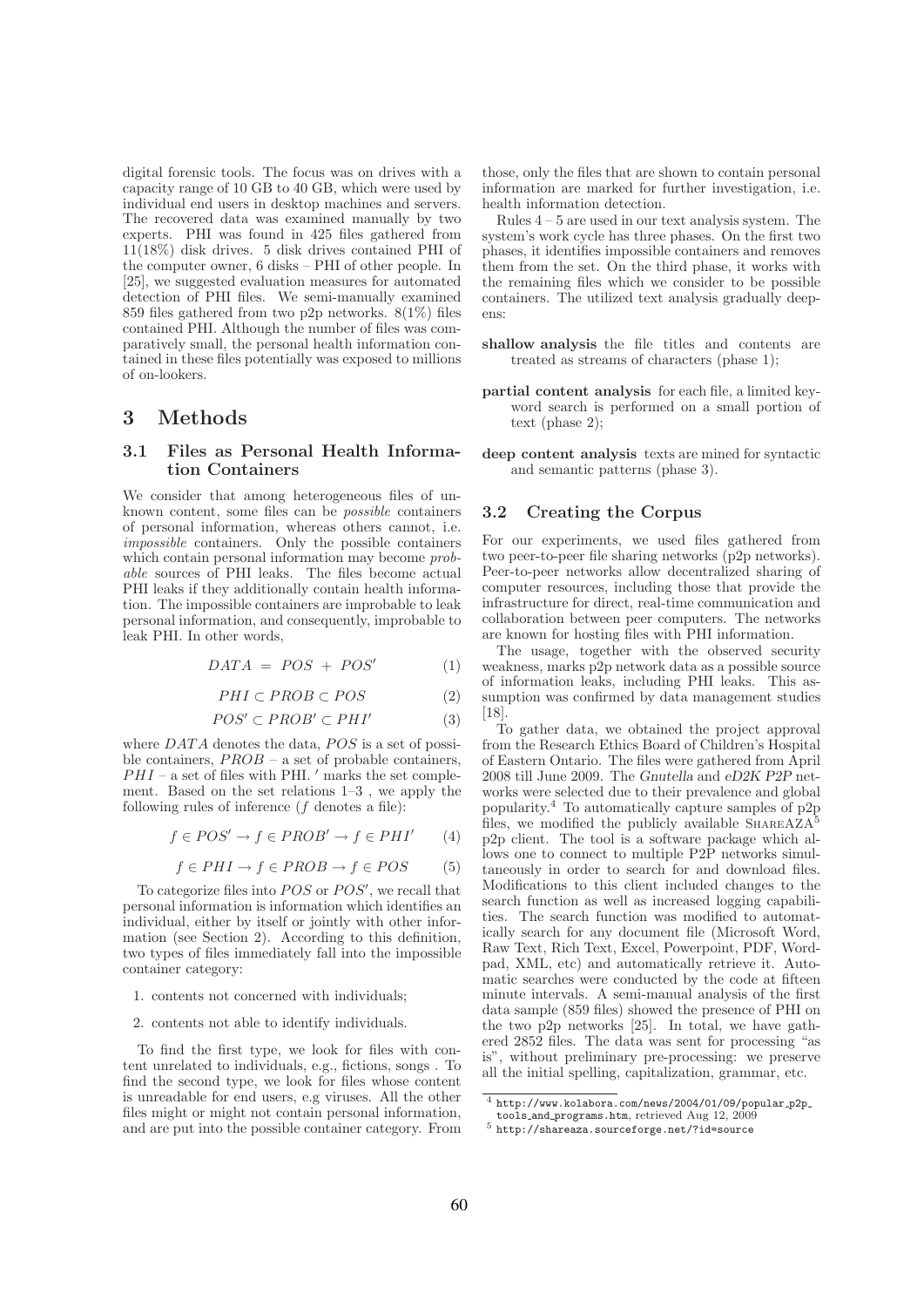| Detection of publishable and educational text |                                 |                 |                                         |  |  |  |  |  |
|-----------------------------------------------|---------------------------------|-----------------|-----------------------------------------|--|--|--|--|--|
| Categories                                    | Examples                        | Categories      | Examples                                |  |  |  |  |  |
| <b>Books</b>                                  | ebook, ISBN, publisher          | Periodic        | magazine, article, volume               |  |  |  |  |  |
| Retail                                        | manual, readme, copyright       | Genre           | biography, fiction, sci-fi, whodunit    |  |  |  |  |  |
| Book type                                     | dictionary, novel, cookbook     | Publishable     | abstract, acknowledgement, introduction |  |  |  |  |  |
| Education                                     | theses, assignment, course-work | Special (NA)    | Bible, dummies, Microsoft, software     |  |  |  |  |  |
| Detection of non-personal text                |                                 |                 |                                         |  |  |  |  |  |
| Categories                                    | Examples                        | Categories      | Examples                                |  |  |  |  |  |
| Music                                         | album, ballad, song             | Fictionals      | Harry Porter, Scarlet O'Hara            |  |  |  |  |  |
| Advertisement                                 | Mrs Tiggy Winkles, Tim Hortons  | <b>Politics</b> | Al Gore, Winston Churchill              |  |  |  |  |  |

Table 2: Categories and terms for partial content analysis

### 3.3 Empirical Text Processing

Shallow analysis On this step, we aimed to remove files which were the most unlikely candidates to leak PHI. We assumed that any published text was not leaking PHI: fictions described non-existing heros, magazines and newspapers obtained person's consent on information disclosure, songs were not providing enough details, etc. Corrupted files and non-text files (images, music) were other candidates for a fast removal. On this step, we applied string matching and character-based N-gram modelling methods.

First, we processed only the file titles. The titles were compared with the Amazon.com database. 723(25.35%) files were removed after their titles were found in the database, e.g. New York New York, Abba<sub>-The-Winner-Takes-It-All, abominable snowman</sub> were discarded. However, if there was no exact title matching, the file was passed for further processing.

On all of the following steps, we worked with whole file data, i.e., body and title. Immediately after the Amazon.com search, the files were passed through a text extractor. 37(1.30%) non-text files ( images, music, viruses) were removed. Then we applied a modified version of a publicly available language identifier TextCat<sup>6</sup>. For each file, the tool built characterbased N-grams. The N-grams were compared with language models for 69 languages. The best-fitting model provided the language text tag. On that step, 724(25.39%) non-English texts were discarded (e.g., 13 de octubre 20008, canserle ilgili bilgiler).

Partial content analysis The goal of this phase is to identify and remove publishable, educational and non-personal texts which cannot be identified by the title string matching.  $#11$  The Dragonfiend Pact<sub>1</sub>, Copy of VintagePatternBook are book files with "camouflaged" titles that passed through the string matching method of the shallow filter; chriscolumbus is a student assignment which could not be detected earlier. To find such files, we define categories of terms characteristic to publishable and educational texts. One category represents local North American (NA) preferences in the files; see the upper part of Table 2 for examples.

We also look for texts with non-personal content. Music texts, discussion of popular fictional characters, current political events, and advertisements would be unlikely candidates for leaking explicit, detailed PHI. The lower part of Table 2 lists detection categories and examples of terms.

In practice, we applied the key-word search to the titles and the first 200 words of the body text. Many detected texts were educational (assignments, reports, theses), some represented small literary forms (essays, poetry, self-published books). Manuals, tech reports, articles were also detected on this step. As a result, 605(21.21%) publishable and non-personal texts were filtered out.

Another task was to find and remove multiple copies of the same file. For each pair of remaining files, we compared their sizes, titles, and first and last sentences. If all parameters were the same, we tagged two files as duplicates and kept only one for further processing.<sup>7</sup> 41(1.44%) files were removed on this step. The remaining p2p files are deemed susceptible to information leaks, i.e., possible containers, and passed to the deeper analysis stage; Figure 1 shows the proportional distribution of the processed files.



Fig. 1: File content distribution found by shallow and partial content analysis

<sup>6</sup> http://odur.let.rug.nl/ vannoord/TextCat/

<sup>7</sup> Here and everywhere, when appropriate, we used hashes and compared hash values.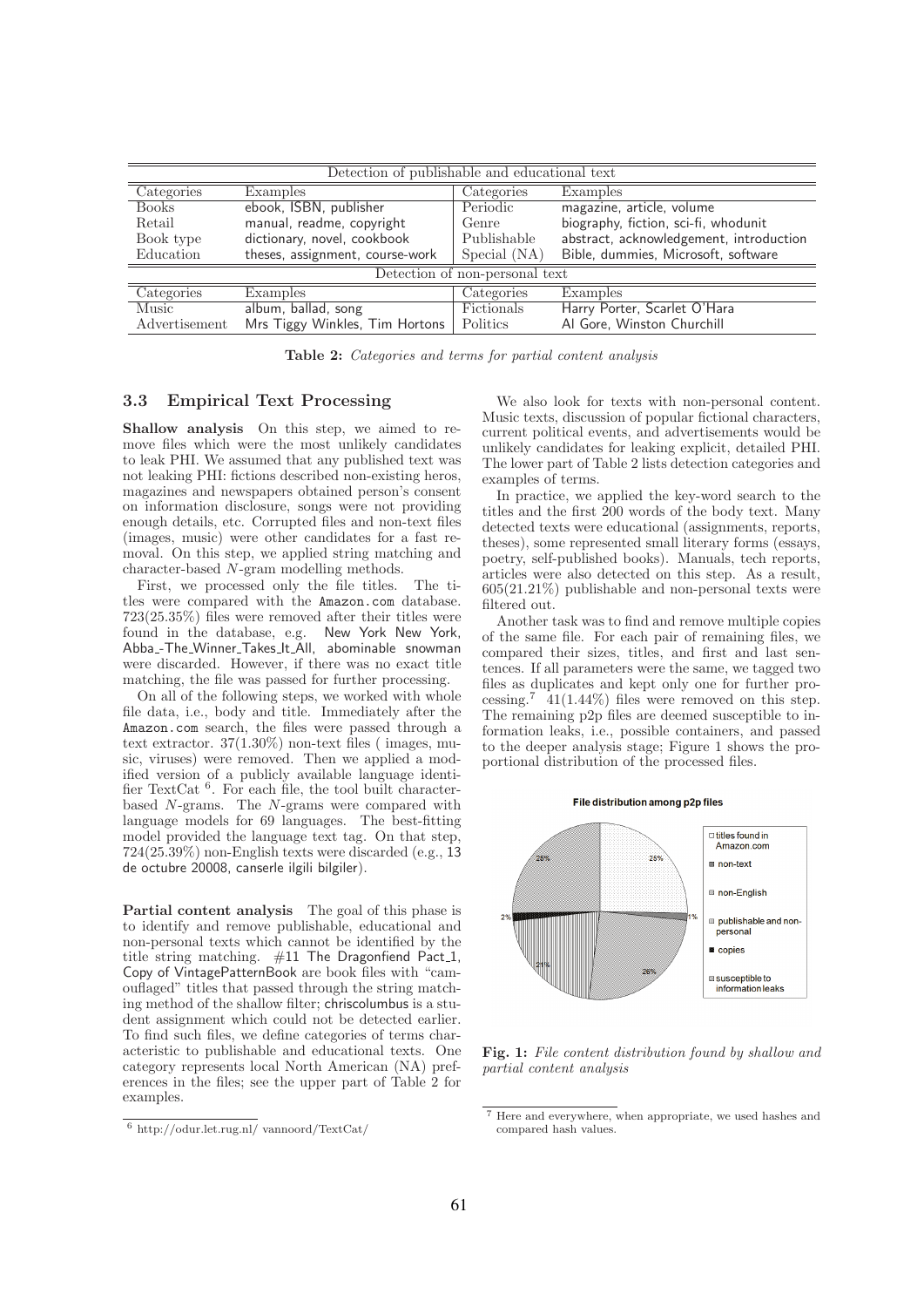Deep content analysis 722(25.31%) files remained after the shallow and partial content analysis phases. Potentially, those files may have personal content, thus, hold personal health information (i.e., possible containers). In processing these files, we want to identify a set of probable containers first and then work with this set only. For this, complete contents are analyzed with a combination of syntactic, and semantic methods. This phase uses external resources: dictionaries and knowledge sources.

The heterogeneity of the data makes it unrealistic to expect such file commonalities as text structure, grammar style, content word vocabulary, etc. We, instead, rely on the definition of PHI which can be expressed through a reasonably limited number of semantic categories, e.g., person and geographic names, disease names and symptoms. Sets of syntactic rules are used to identify references to individuals, locations and ageidentifiable events (birth, death). We parse sentences to find preposition phrases, noun phrases and verb phrases. Soft Regular Expressions(RE) are used to extract numeric-based categories, such as phone number, street number and unit, dates, and email.

In data management and privacy protection, geographic information is shown to be the single most important category responsible for person identification [16, 3]. We implement geographic information extraction for the following categories:

- country : all the UN-recognized countries and their capitals on all the continents (France, Paris; Liberia, Monrovia), and self-proclaimed entities (Eritrea, Abkhazia) ;
- place : in US: state name, state capital, the largest city (Illinois, Springfield, Chicago); in Canada: province, province capital, largest cities, tourist attractions (Alberta, Edmonton, Calgary, Banff), the same – for territories; in Europe, Latin America, Asia, Africa, Australia: Alpha, Beta and Gamma world cities  $8$ .
- code : US' ZIP code (Massachusetts 02163, NY 10027), Canada's postal code (K1H 8L1);
- street : for US and Canada type (Avenue, Ch., Street, Beach), number (401 Smyth Rd.);
- landmarks : Empire State Building, CN Tower , Niagara Falls, etc.

From other named entities, we concentrate on recognition of person names (John Smith), organizations (Nepean High School) and health care providers (Ottawa General Hospital). We considered organizations to be geographic pointers, as they can tie an individual to a certain location. The Contact Us link on the organization web site or a name part (Boston University) are strong indicators of a person's geographic affiliation. Hospital, doctor, and registered nurse information in the file makes it a strong candidate for a PHI leak. We combined a key word search and syntactic patterns to find these named entities. We did not apply look ups of health care providers, as no confirmed high quality sources are available

To reduce computationally expensive person name look-up, we first searched for patterns of family relations (My daughter, an uncle of) and self-identification (my name, sincerely). Other patterns are event-related (was born, died in). Depending on the patterns, either preceding or following capitalized words are stored in the name list. Further, when the tool checks for a person name, it will first check with the file dictionary. The pattern search is augmented with an RE-based search. The latter is combined with the person name look up. We use three proprietary dictionaries: female and male first names and last names. Our dictionaries contain formal and informal name forms (William, Bill, Billy) and non-Anglo-Saxon names (Meehai, Leila).

To be marked as probable containers, files should contain a geographic identifier (e.g., street address, place name, organization ) and two other identifiers, e.g., first name and last name, first name and another geographic identifier, last name and a phone number. The 345(12.10%) probable containers were then passed into the final phase of health information extraction where 12 PHI files were found (Figure 2). We discuss in detail PHI extraction in Section 3.4.



Fig. 2: Gradual reduction in the number of analyzed files

http://en.wikipedia.org/wiki/Global\_city#GaWC\_Inventory\_of\_ World\_Cities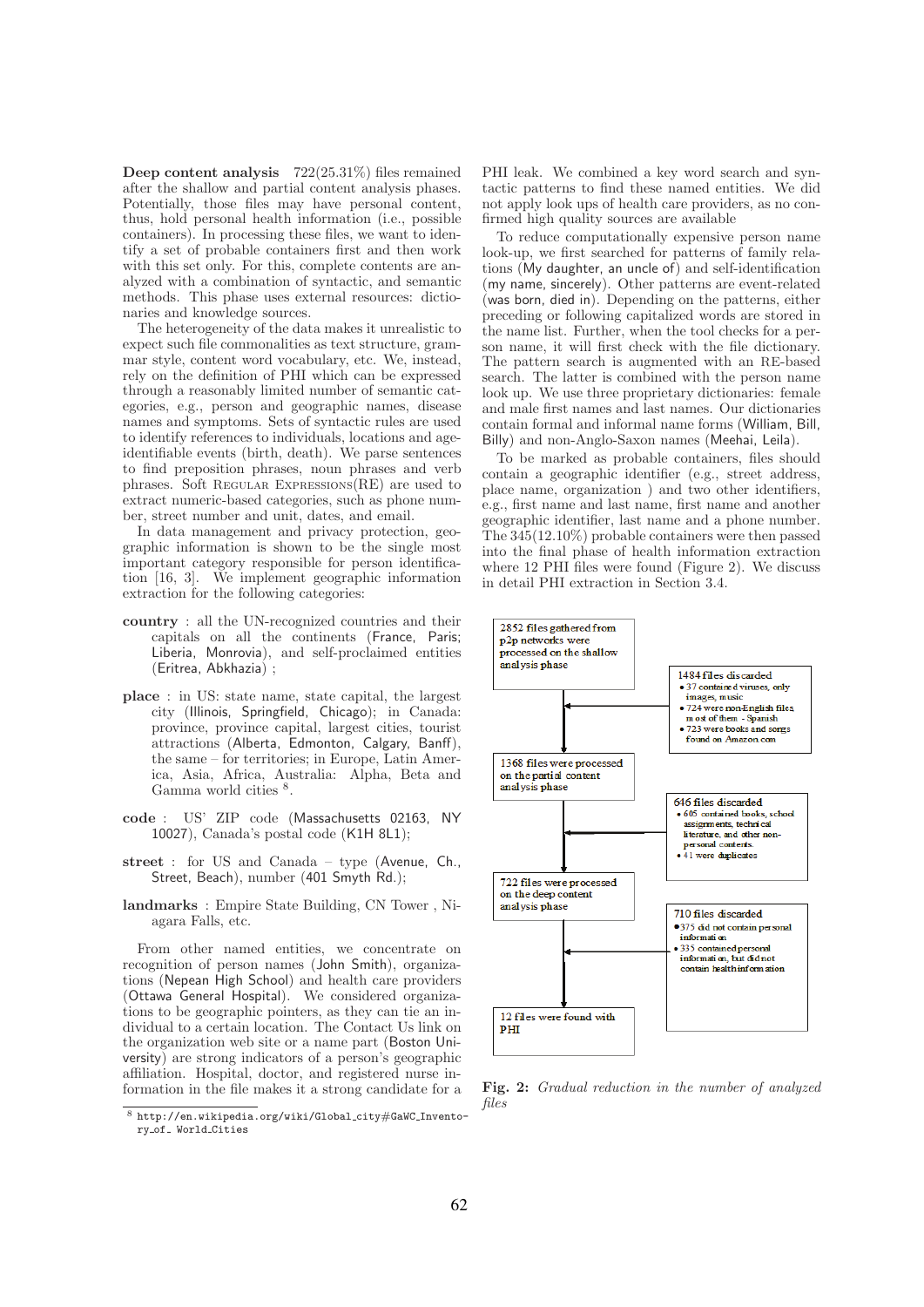### 3.4 Health Information Extraction

#### 3.4.1 Ontology structure

Our ontology building works as follows:

- i to identify a small number of semantic categories which correspond to the main categories of Health Information;
- ii work with each category separately, identifying the information that should be analyzed;
- iii apply Information Extraction methods to find the information indicators in the existing sources.

At the initial step, we form three genetic semantic categories – disease, drugs, and symptoms – as was discussed in Section 2; see Table 1 for examples. For diseases and drugs, we concentrate on extraction of their names. The category contents were derived from Webster's New World Medical Dictionary [15], the International Classification of Diseases (ICD9 codes)<sup>9</sup>, the Medical Dictionary for Regulatory Activities (Med-DRA)<sup>10</sup> and Canadian Drug Product Database (Active and Inactive)  $11$ .

ICD9 codes [2] are used by health care professionals to tag and classify morbidity data from inpatient and outpatient records, physician offices, as well as most of the National Center for Health Statistics  $({\rm NCHS})^{12}$ and the Canada Institute for Health Information<sup>13</sup> surveys. The codes are divided into two sections: one containing diseases and injuries (ICD9CM Disease and Injury), and another containing surgical, diagnostic, and therapeutic procedures (ICD9CM Procedures). ICD9 provides the hierarchy of diseases where terms on every level relate to the individual's health. The following sample presents the complete hierarchical snapshot for cholera:

1 INFECTIOUS AND PARASITIC DISEASES (001- 139)

INTESTINAL INFECTIOUS DISEASES (001-009) Excludes: helminthiases (120.0-129)

- 001 Cholera
	- 001.0 Due to Vibrio cholerae
	- 001.1 Due to Vibrio cholerae el tor
	- 001.9 Cholera, unspecified

This succinctness allows reduction in the source processing and simplifies information extraction steps.

The Canadian Drug Product Database (CDPD) contains product specific information on drugs approved for use in Canada. It includes human pharmaceutical and biological drugs, veterinary drugs, and disinfectant products. Additionally, a database of previously available drugs is maintained. However, an average, non-expert individual may treat drugs as consumer goods and refer to them in different ways. That is why we expect that drug names can vary from a generic, non-proprietary, name as Ibuprofen to a more specific brand name as Advil.

To accommodate extraction of various drug names, we sought information provided by Merck  $& \widetilde{\mathcal{C}}_{\mathcal{O}}$ , an international pharmaceutical company<sup>14</sup>. We obtained a list of generic drug names and the trade names associated with them  $^{15}$ .

Patient symptoms such as chest pain or headache, as well as mentioned procedures such as heart surgery, also consist of health information, as they may allow one to infer a specific medical, behavioural or psychological condition or ailment of another individual. To identify patient symptoms, we use the MedDRA dictionary which covers a wide range of terminology including symptoms and signs (i.e. visible symptoms).

However, the listed above resources leave some gaps in PHI detection. The most noticeable absentees are acronyms (ICU) and providers (therapist, surgeon), but also some condition names (blood pressure, tube fed). To fill the gaps, we manually searched the Webster's medical dictionary. Figure 3 shows the structure of our ontology.



Fig. 3: The structure of the knowledge source

#### 3.4.2 Terms and term units

We aimed to populate the ontology with PHI-related single terms (diabetes) and term units (Felty's syndrome). We first minimized the above mentioned resources by removing un-related categories (e.g., animal diseases, animal drugs). Then the remaining resource texts were normalized : converted to lowercase, punctuation marks and numbers were removed, and stop words (of, when) were eliminated.

We consider that a term unit is a sequence of two or more consecutive units words, that has characteristics of a syntactic and semantic unit, i.e. collocation. To identify collocations, we used a subset of 700, 000 articles from the MEDLINE corpus  $16$ , a repository of medical documents. The normalized text was processed by  $T\text{EXT}::NSP^{17}$ , a collocation extraction and N-gram building tool. We looked for N-grams of

<sup>9</sup> http://www.cdc.gov/nchs/about/otheract/icd9/abticd9.htm <sup>10</sup> http://www.meddramsso.com/MSSOWeb/index.htm

 $^{11}$ http://www.hc-sc.gc.ca/dhp-mps/prodpharma/databasdon/

index-eng.php

<sup>12</sup> http://www.cdc.gov/nchs/

<sup>13</sup> http://secure.cihi.ca/cihiweb/dispPage.jsp?cw page= home e

 $14$  http://www.merck.com/

<sup>15</sup> http://www.merck.com/mmpe/appendixes/ap2/ap2a.html

<sup>16</sup> http://medline.cos.com/

<sup>17</sup> http://search.cpan.org/ tpederse/Text-NSP-1.09/lib/ Text/NSP.pm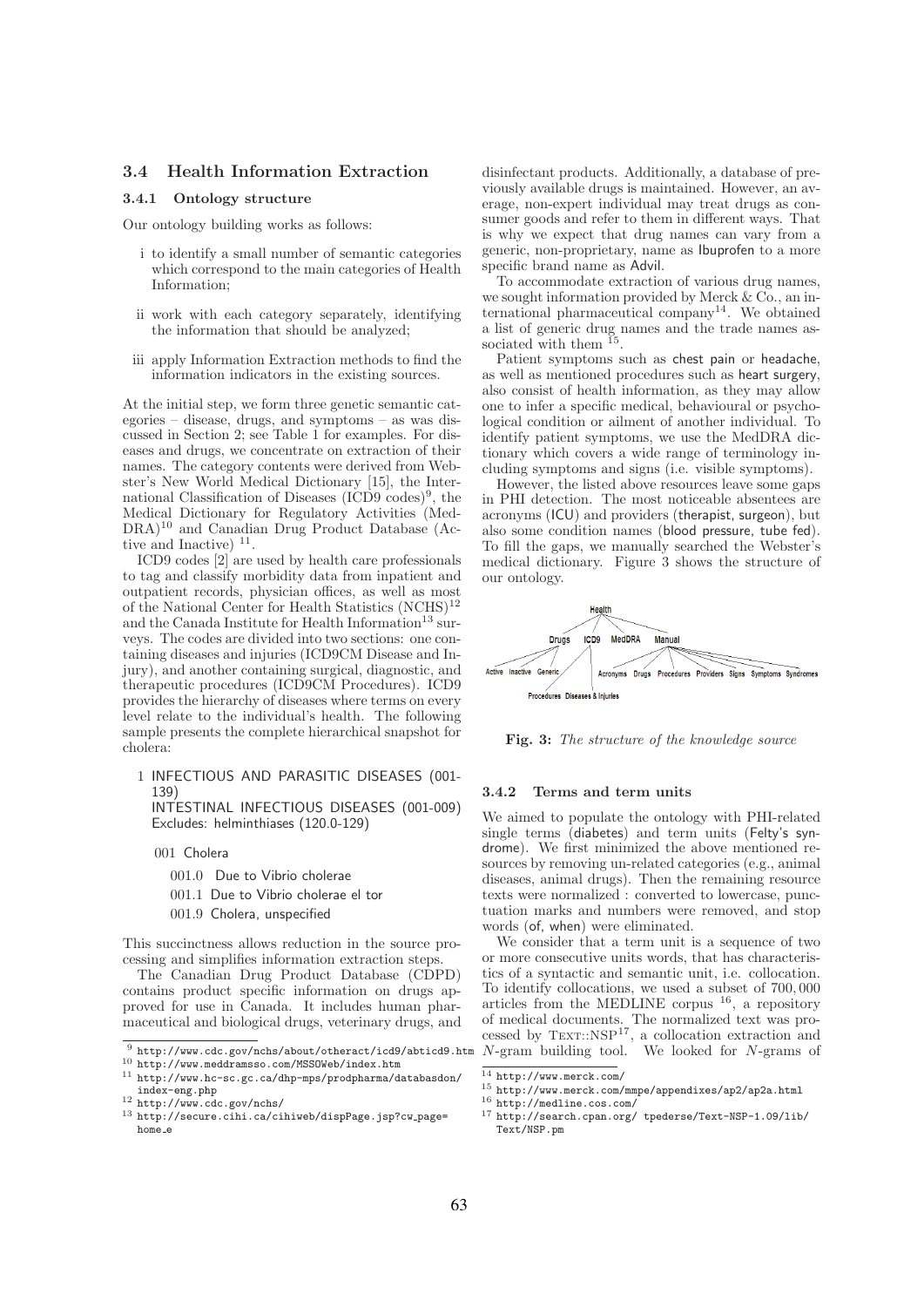length 2 and 3. From these counts a log-likelihood statistical significance test was performed to determine if a given textual unit qualifies either as an N-gram or a collocation. We used the tool default settings. The sets of trigrams and bigrams were then merged into a single set of collocations which is used later in the process.

Each of the IC9CM, CDPD, Merck, MedDRA, and manually created datasets were then used to find and extract PHI entities by applying the following procedure: try to match collocations, and if a match is found mark it as a PHI indicator; if a word is not matched as part of a collocation, mark it as a single word PHI indicator. However, this inclusiveness may reduce the detection power of the terms. For example, cat and magic would be extracted from the drug base entry:

#### CAT IV - SUNBURN PROTECTANTS, LEG MAGIC

Thus, the list of HI indicators had to be filtered and pruned to eliminate false HI indicators like these. For filtering of these words, we used data obtained from the British National Corpus (BNC)<sup>18</sup> The BNC is used to filter out terms that occur over 1800 times. This threshold was chosen, as hospital occurs slightly less than 1800 times. Additionally, we eliminated content words which appear among the top frequent 5000 words in the Brown corpus  $19$ . No collocations were filtered out by this process, which may in part cause false PHI indicators to be included in the final list. This process resulted in the ontology with 62004 entities, including 25528 unigrams, 27641 two term collocations, and 8835 three term collocations. Figure 4 sketches the ontology building process.



Fig. 4: Health Information ontology building. X denotes an external source

#### 3.4.3 Text classification

After the ontology has been created, it can be used to classify a text as PHI or not PHI. Based on the number of trigrams  $T$ , bigrams  $B$  and unigrams  $U$  in the text, identified as  $HI$  indicators, along with the length of the document  $n$ , we classified the text as either PHI or not PHI. We then could weight N-gram contributions proportionally to the number of words N :

$$
\frac{3T + 2B + U}{n} > H \to PHI \tag{6}
$$

Texts were marked as PHI′ if their N-grams did not satisfy Eq. 6 .

If we wanted to use the ontology structure, we would augment the formula by including the term category contributions. Each category is assigned a normalized weight based upon its quality. We rate the quality of a resource based upon the percentage of entities within it that are not filtered out. So a category  $C_i$  of original size (i.e., a number of initial terms)  $S_i$  and filtered size (i.e., a number of remaining terms)  $F_i$  has quality  $Q_i$ defined as:

$$
Q_i = \frac{F_i}{S_i} \tag{7}
$$

We then compute the normalizing factor  $M$  and the weight  $W_i$ , given to an entity from a given category:

$$
M = \frac{1}{n} \sum_{1}^{k} Q_i \tag{8}
$$

$$
W_i = \frac{Q_i}{M} \tag{9}
$$

The weighted formula for text classification becomes:

$$
\sum_{1}^{k} W_i \frac{3T_i + 2B_i + U_i}{n} > H \to PHI \tag{10}
$$

Empirical testing of several thousand documents allowed us to determine a suitable threshold value of 0.04. Yet, the threshold  $H$  was chosen from a set of empirical experiments such that it optimized the precision, while keeping the recall at 100%. Thus, the chosen threshold value may be overly fit to the test data. In the future, when more sample data becomes available, experiments should be performed to try and to determine what the optimal threshold value should be. Figure 5 depicts the PHI text classification process.



Fig. 5: HI text classification

## 4 Empirical Results

Evaluation on screened positive examples Evaluating the correct identification of PHI leaks presents a certain methodological difficulty. The number of PHI files is negligible even if compared with the number of probable containers. On the other hand, all of the PHI files exhibit specific characteristics: they contain personally identifiable and health information. Hence, we can apply measures that evaluate a tool's performance only on examples which satisfy pre-determined criteria [23]. The other examples

 $18$  http://www.natcorp.ox.ac.uk/

<sup>19</sup> http://www.edict.com.hk/textanalyser/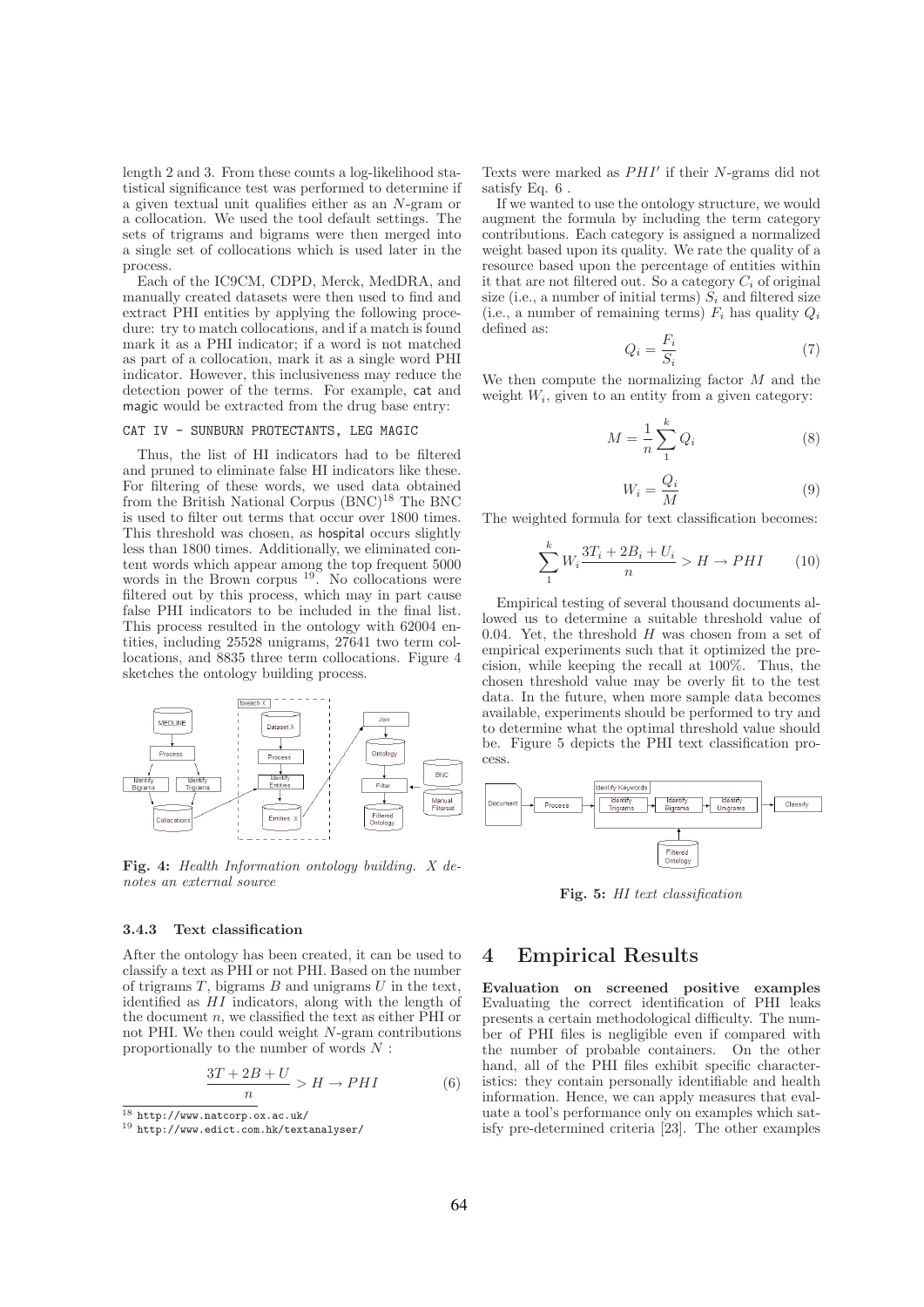are ignored. The approach – evaluation on screened positive examples – has been shown effective and appropriate for PHI leak detection [25]. Table 3 presents the confusion matrix:



Table 3: Confusion matrix for classification of screen positive examples

We compute *True Detection Probability*( $T\hat{D}P$ ) and False Referral Probability( $\widehat{FRP}$ ):

$$
T\hat{D}P = \frac{n_{PHI}^+}{n^+ + n^-}
$$
\n<sup>(11)</sup>

$$
\widehat{FRP} = \frac{n_{\overline{PHI}}^+}{n^+ + n^-}.\tag{12}
$$

T DP shows the proportion of files an algorithm marked as having the PII and HI indicators and containing PHI.  $FRP$  shows the proportion of files the algorithm marked as having the PII and HI indicators but not containing PHI.

To put the measures in perspective, we use the ideal classification (Table 4) where all the predicted HI files are indeed the PHI files and visa-verse:

Predicted  
\n
$$
HI = 1 \quad HI = 0
$$
\n
$$
\begin{array}{c}\n\text{Predicted} \\
\text{H I} = 1 \quad HI = 0 \\
\hline\n\text{C} \quad \text{PHI} = 0\n\end{array}
$$
\n
$$
\begin{array}{c}\n\text{Predicted} \\
\text{H I} = 1 \quad HI = 0 \\
\hline\n\text{C} \quad \text{P} \quad \text{H} = 0\n\end{array}
$$

Table 4: Confusion matrix for the ideal classification of screen positive examples

Then,  $\hat{TDP}_i = \frac{n^+}{n^+ + n^-}$ ,  $\hat{FRP}_i = 0$ . A method works better if  $\frac{T\hat{D}P}{T\hat{D}P_i}$  is close to 1 and  $F\hat{R}P$  – to 0.

The ontology application We tested our tool on several sets of p2p files. Here we report typical results, in terms of accuracy.

(a) 72 files were randomly obtained from a peer-topeer file sharing network. The set contained nine files with health care information (parents' notes, letters, documents from a lawyer office). We used our HI ontology and manually examined all the labels output by the system. Table 5 shows the results.

Here,  $T\hat{D}P_i = 11.11\%$ . We obtained  $T\hat{D}P =$ 11.11%, thus,  $\frac{T\hat{D}P}{T\hat{D}P_i} = 1$ . We obtained  $\hat{F}RP = 1.39\%$ :  $H1$  indicators were extracted from a summary of a teen fiction which was not a PHI file.



Table 5: HI ontology: classification of the 72 files

For per-term extraction accuracy, we obtained Recall  $= 100\%$ , i.e., all health care indicators were correctly extracted. On the relevant, true PHI, eight documents, we obtained Precision  $=100\%$ , i.e. all extracted indicators were health care indicators indeed.

(b) To test the proposed system a set of 76 texts were used. This set was composed of 4 PHI texts and 72 non-PHI texts. Table 6 lists the results.

|         | $\rm HI$ <sub>o</sub> = 1 | $\text{H}_{\alpha}=0$ |
|---------|---------------------------|-----------------------|
| $PHI=1$ |                           |                       |
| $PHI=0$ |                           |                       |
|         |                           |                       |

Table 6: HI ontology: classification of the 76 files

We obtained  $T\hat{D}P = 5.26\% = T\hat{D}P_i$ . Again, We obtained  $IDF = 3.20\% = IDF_i$ <br>  $T\hat{D}P = 1$  We obtained  $F\hat{R}P = 2.78\%$  O  $\frac{T\hat{D}P}{T\hat{D}P_i} = 1$ . We obtained  $\hat{F}RP = 2.78\%$ . Of the false PHI files, one was a resume of a healthcare worker, and one was an unfilled health insurance form. In both cases the falsely classified texts contained both PII and HI, yet there was no link between the two. In the future, a deeper analysis phase – perhaps, co-reference resolution – of potential PHI texts could be done, potentially increasing the precision of the method as a whole.

Medical Subjects Heading application Medical Subjects Heading (MeSH), a controlled vocabulary thesaurus, is produced by the National Library of Medicine.<sup>20</sup>. Its hierarchical and categorized structure is often used in analysis of medical texts [7]. In our case, however, MeSH would require a considerable adjustment before it can be used for PHI leak detection. For example, the top hierarchical terms are too general: Anatomy, Endocrine system (level 1) and Bladder, Work Schedule Tolerance (level 3) do not contribute much to the knowledge of a personal health situation. The bottom level terms might be informative only to experts but not to the general population, e.g Motor Cortex (level 8), Trypanosoma cruzi(level 11). In both cases, the use of these terms could considerably increase the number of false positives. On the other hand, the un-predictability of the input data makes it desirable for our tool to use terms belonging to all the categories, perhaps mapping it to only one of the assigned fields.

To support our claim, we used topical descriptors  $(DC=1)$  represented by the Main Heading field, without selecting specific hierarchical level. We filtered out the stop words and frequent content words. This left 21470 terms (Corneal Ulcer, Fibromyalgia). We applied

<sup>20</sup> http://www.nlm.nih.gov/mesh/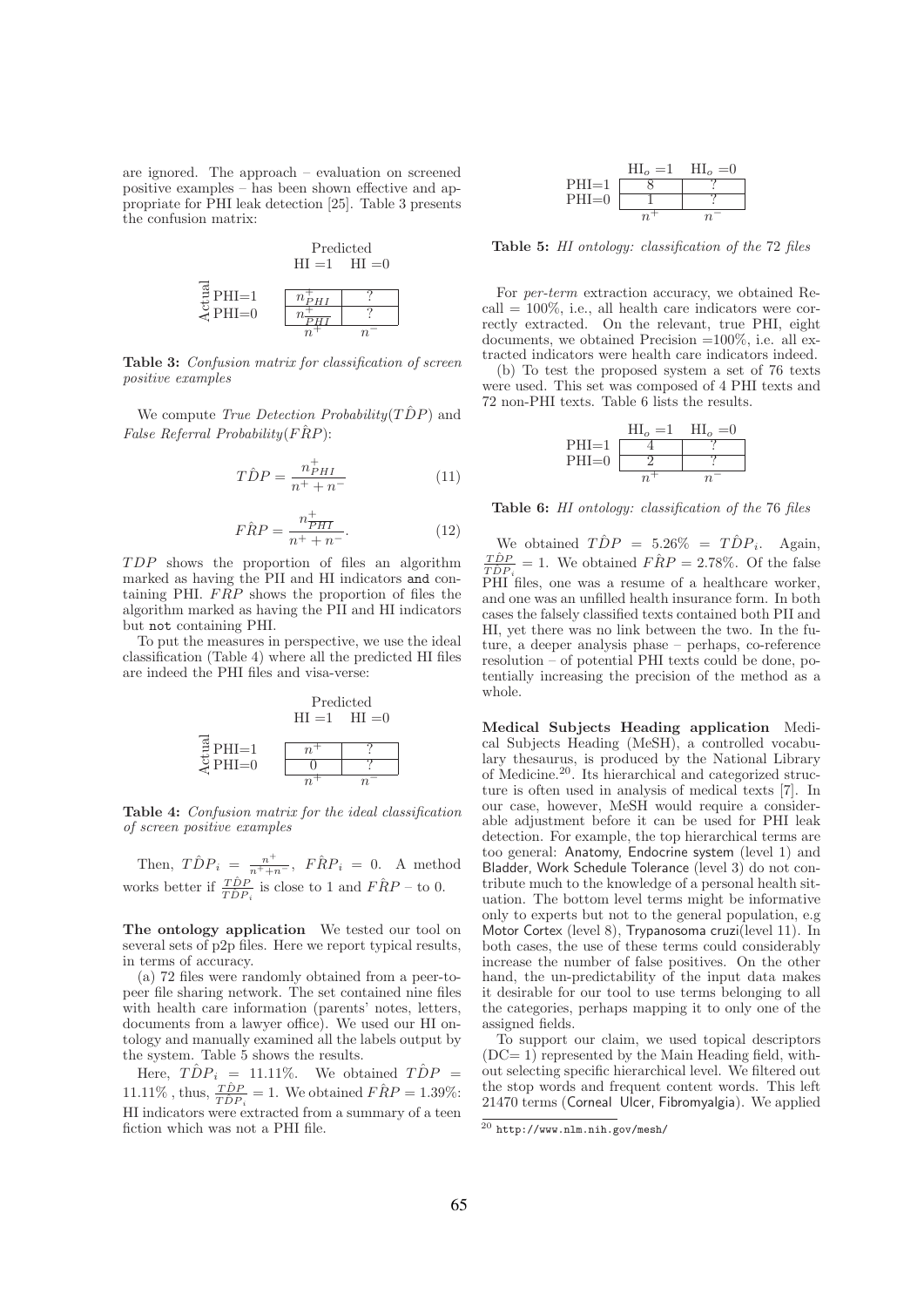them to classify a sample of 50 probable files. All of the PHI files were detected, but the number of false positive files was very high. 12 files were identified as containing PHI, whereas the correct number was 4 files (Table 7). Publisher, technology are examples of MeSH terms contributing to the file misclassification.



Table 7: MeSH: classification of the 50 files

In this case,  $\hat{TDP} = 8.00\% = \hat{TDP}_i, \frac{\hat{TDP}}{\hat{TDP}}$  $\frac{TDP}{T\hat{D}P_i} = 1.$ On the other hand,  $F\hat{R}P = 16.00\%$  shows overinclusiveness of the test. A small number of examples, however, does not allow for conclusive remarks. We plan more experiments when new files will be gathered.

## 5 Related Work

Information Leak Prevention From a data management perspective, our problem belongs to information leak prevention, a part of data leak prevention. Intentional and un-intentional leaks of data have become a major issue for businesses, end users, software and network providers, etc. Many companies (Symantec  $21$ , Websense  $22$ , etc.) concentrate their efforts on building tools able, ideally, to prevent or, at least, minimize such leaks. These tools are based on organizational policies and identify, monitor, and protect data at rest, in motion, and in use <sup>23</sup>. Information leak prevention is concerned with content analysis of data. Information leak prevention tools are deployed in banks, financial companies, government organizations [4]. While processing free-form text data, some of the tools apply NLP methods to enforce safer data management [4]. Many of those tools work on specific text structure and type. Our tool, on the other hand, contributes to the solution of a specific task (i.e., prevention of PHI leaks) without constraining this solution to predefined text structure or types.

The applied research community participates in tool development for information leak prevention [13, 19]. Microsoft Research developed a defensive tool that looks for personally identifiable information in one's own documents. The tool processes digital documents, including metadata, and removes the owner's name, username,security ID, computer Net-BIOS name, names of online, email, webmail servers, etc. No NLP or TDM techniques are involved: all documents are treated as flat byte streams. First, the tool collects potentially sensitive information from the computer, then searches documents for its presence. The tool is semi-automated. User intervention is required to reduce false positives, i.e., nonsensitive information wrongly labelled as PII [5]. In related efforts, academic groups mostly work on hospital record de-identification; more details follow in the next paragraph. Few teams are actively involved in health information leak prevention outside of the deidentification of hospital records. In [8], the authors propose a method which detects the inference of sensitive information in documents. The method relies on search engines to find the most frequent association of topic-based terms. In [26], the author describes a method which warns web site owners if posted personal information enables identity theft (e.g., date of birth, address, name).

We, instead, focus on leak prevention techniques able to detect information within heterogeneous texts.

De-identification of personally identifiable information So far, PHI detection attracted only limited attention from Text Data Mining and NLP communities. Mainly, the work has been restricted to preparation of hospital records for future use by other researchers, i.e., the secondary use of health data. In Europe and North America, the law requires removal of personally identifiable information, data deidentification, before permitting documents for secondary use [11]. The privacy protection requirements made de-identification popular among NLP, Information Extraction, and Machine Learning applications implemented on hospital records and other PHI texts.

Typically, a de-identification method is designed for one type of documents, e.g. discharge summaries [27, 28]. De-identification consists of the detection of patients' personally identifiable information and its subsequent transformation. De-identification tasks are restricted to detection and transformation of PII, and avoid the analysis of terminology concerning health conditions of patients. The reported systems' primary methods are look-ups of person and geographic name dictionaries. Their performance, thus, depends on comparability of the dictionaries and the input data. Table 8, adapted from [22], compares the performance of a publicly available de-identifier Stat De-id when it uses customized dictionaries (the left part) and without them (the right part). The results were obtained on the de-identification of nurse notes.

| Customized<br>dictionaries |  | Non-customized<br>dictionaries |        |     |  |
|----------------------------|--|--------------------------------|--------|-----|--|
| Fscore                     |  |                                | Fscore |     |  |
|                            |  |                                |        | 723 |  |

**Table 8:** Classification  $(\%)$  of person names, health care provider names, addresses, age-related dates.

Unfortunately, many publications do not report on disambiguation results, e.g. person and geographic names (Washington - surname, city, or state? Sofia - name or city? Marina - name, street or area?), or

<sup>21</sup> http://www.symantec.com/index.jsp

<sup>22</sup> http://www.websense.com/content/home.aspx

<sup>23</sup> http://media.techtarget.com/searchFinancialSecurity/ downloads/Understanding Selecting DLP Solution.pdf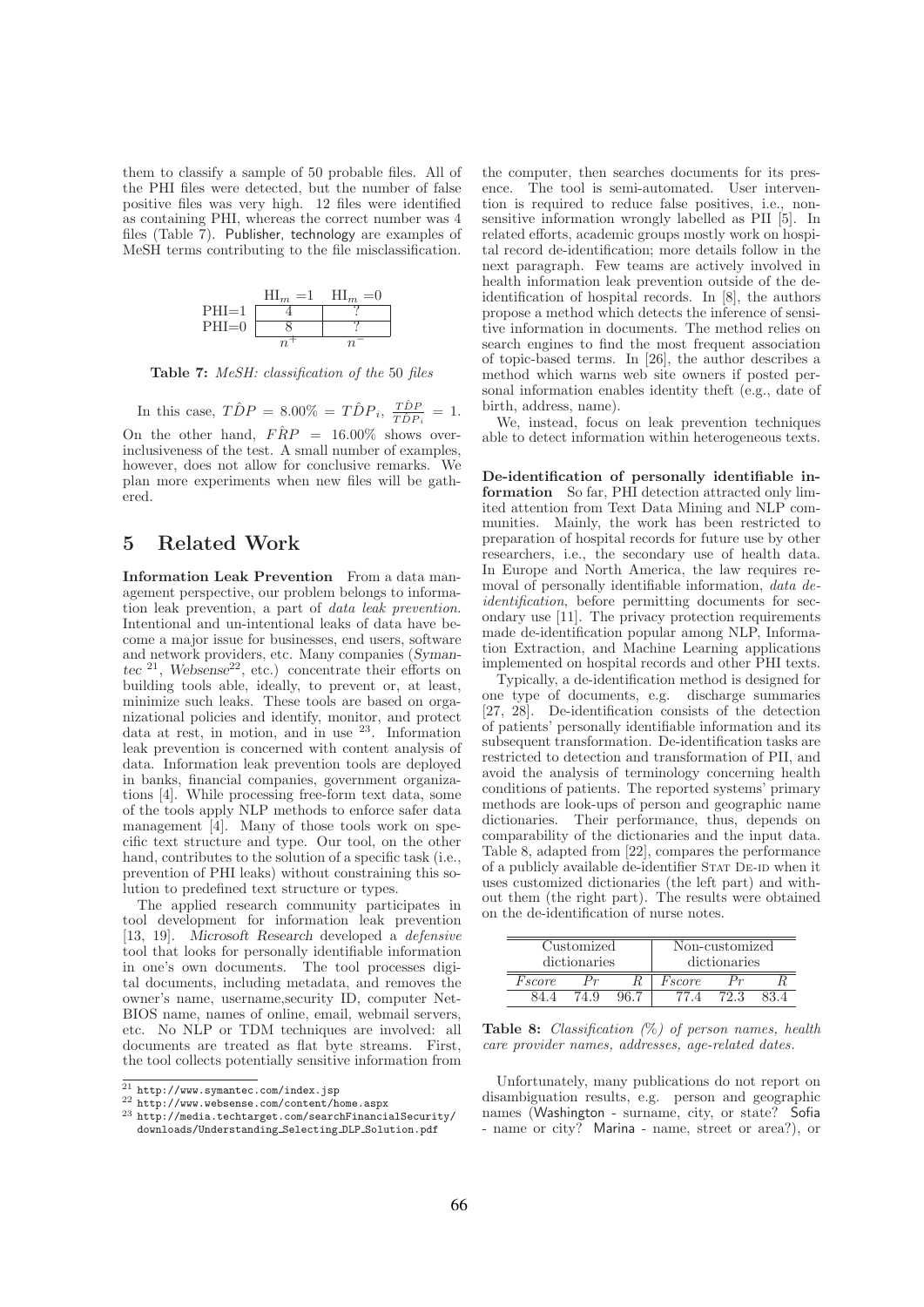person and trade marks (Tim Hortons - a coffee chain or a person? Jo Malone – a private label or a person?). Withholding of disambiguation accuracy makes it difficult to correctly assess the tool's performance.

We, on other hand, focus on heterogeneous texts whose content and context is not determined before our system processes them.

Health care information extraction There are few publications dedicated to health care information analysis in free-form, unstructured texts. Presented work often focuses on specific, rather narrow information categories. In [17], the authors compare four commercial tools which extract medication name, route, dose (number-based), strength (number-based) , and frequency (number-based) from discharge summaries and family practice notes. In [29], the authors focus on detection of obesity-related diagnostic information. They used NLP methods to extract 16 obesity diagnoses from dictated physician documentation. We, instead, opt for detection of all the HI categories.

## 6 Discussion

In recent years, Text Data Mining and Natural Language Processing communities have concentrated their efforts on the analysis of medical, biomedical and bioinformatics texts. With educational and research medical publications rapidly increasing (for some types, the increase fitting an exponential curve [9]), machinereadable lexical and knowledge sources were built to promote mining of medical texts: MedLine<sup>24</sup>, GENIA corpus<sup>25</sup>, MeS $\overline{H}^{26}$ , to name a few.

The services of medical and allied professionals are offered through Health  $Care^{27}$ , the industry which provides the prevention, treatment, and management of illness and the preservation of mental and physical well-being. Although medicine and health care are closely related, the domains produce remarkably different text data. A bulk of texts containing medical information comes from articles in medical journals, magazines, professional blogs, research publications. These are formally written, well-edited, knowledgerich texts. Texts containing PHI are mostly internal reports, letters and various forms of personal communication. Often, they offer a description of the individual's health and lifestyle and related information such as treatments they are receiving and drugs they are taking. The texts are written without adherence to requirements of formal editing. Sometimes they are unedited, containing grammatical and lexical irregularities. For example, hepatitis can be shortened as hep, and future actions can be described as Assess/plan. Recent publications show the increased demand for automated Health Care text processing; for example, see

 $\frac{1}{24}$  http://www.nlm.nih.gov/databases/databases\_medline.html

the Journal of the American Medical Informatics Association <sup>28</sup>. However, there are no readily available lexical resources that cope well with Health Care text characteristics. The existing medical resources may require adaptation. Their "as is" application may give insufficient results in terms of effectiveness (missed relevant information, whereas non-relevant information captured) and efficiency (a long processing time and extra computational resources ).

For example, the Medical Entities Dictionary  $(MED)^{29}$  is an ontology containing approximately 60000 concepts, 208000 synonyms, and 84000 hierarchies. This powerful lexical and knowledge resource is designed with medical research in mind, as opposed to detection of personal health information which may require a more concise knowledge base. We borrow Figure 6 from the MED web site. <sup>30</sup> It shows the term Plasma Glucose Test with its relationship to other terms in the MED database. Solid lines connect it to parents in the isa hierarchy, broken lines are nonhierarchic semantic links.



Fig. 6: The term Plasma Glucose Test and relations to other terms in the MED database (adapted from the MED web site)

Consider a text which contains the term Plasma Glucose Test. When referring to an individual, the term indicates examination for diabetes. There are two types of the test. Random Plasma Glucose Test refers to a simple blood sugar test. No fasting or glucose administration is required. Results are processed within 24 to 48 hours or faster. Fasting Plasma Glucose Test is more demanding: the patient should avoid food or drink, except water, for at least 12 hours prior to the procedure [15]. Both test types and the generic term Plasma Glucose Test relate to the physical health of a person, thus, are HI (see Section 2, point 1).  $CHEM-7$ , metabolic panel testing<sup>31</sup>, is a more general term which indicates 7 possible tests (glucose, serum sodium, serum potassium, etc.). The term is HI, although it is less revealing than Plasma Glucose Test.

Other terms, e.g., Bioactive Substance, Plasma, Event, may or may not reveal HI, depending on the context. Searching texts for all the sixteen terms in-

- 
- <sup>30</sup> http://med.dmi.columbia.edu/struc.htm
- <sup>31</sup> http://www.nlm.nih.gov/medlineplus/ency/article/ 003462.htm

 $^{25}$  http://www-tsujii.is.s.u-tokyo.ac.jp/GENIA/home/wiki.cgi $^{29}$  http://med.dmi.columbia.edu/

<sup>26</sup> http://www.nlm.nih.gov/mesh/

<sup>27</sup> http://medical-dictionary.thefreedictionary.com/health +care

 $28$  http://www.jamia.org/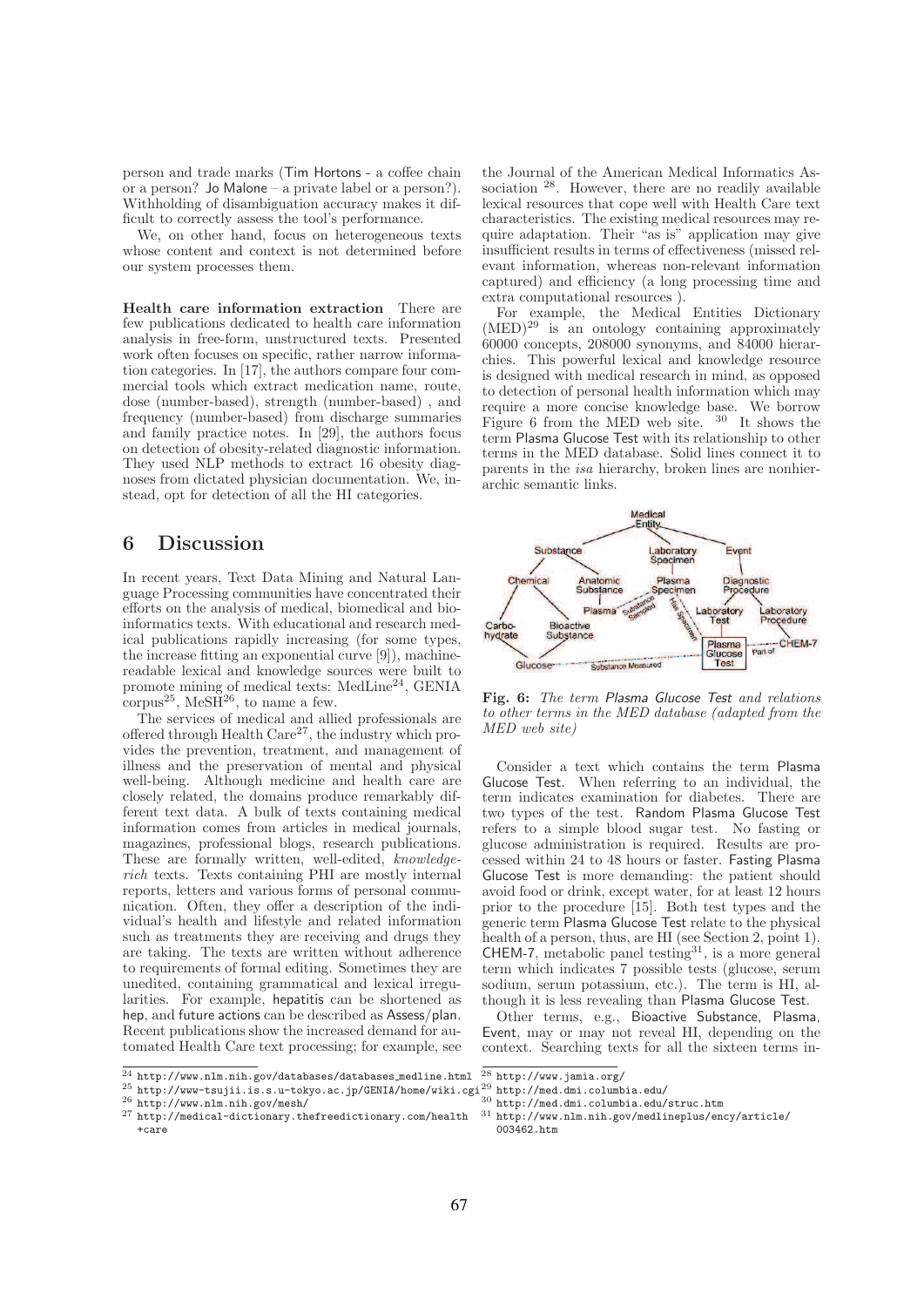creases the computing time by a factor of eight (the near linear processing was confirmed in laboratory testing). The extra time might not be a problem for topic classification and text mining which process published and otherwise legitimately dispensed documents. We, on the other hand, want to limit information exposure to a reasonable minimum. The excessive terms can also increase the probability of texts being falsely tagged PHI.

We opted to build a HI lexical source from the knowledge sources used by medical and allied professionals in health care organizations. The two primary sources are the International Classification of Diseases (ICD9 codes)<sup>32</sup>, and Canadian Drug Product Database<sup>33</sup>.

# 7 Future Work and Conclusions

The separation of possible and impossible containers is a key factor of our tool performance. To insure high accuracy, we want to implement a more diligent testing of the file titles. In future, before being fed into the Amazon.com search, the titles will be pre-screened to find possible legal and health-related documents (Jane Doe letter of assessment, My affidavit). We plan to use stemming during this pre-screening. The sought after key words belong to two groups: authorized and unauthorized evidence (e.g., affidavit, permission, statement) and health records (e.g., discharge, hospital, referral). We also plan to extend geographic information analysis: (i) add more categories, e.g. population hubs such as major airports (Heathrow, Pearson), international resorts (Varna, Saltsburg), etc.; (ii) rank the found names according to their contribution for person identification; for example, New York, pop. > 8, 300, 000, can be ranked lower than Ottawa, pop. 812, 000. In future, we want to reinforce person names with statistical evidence of their use, e.g., a reverse rank on the list of popular North American names. These techniques should allow file ranking with respect to a potential risk of information leaks. In this study, we focus on contents seen by end users and do not collect the hidden file metadata. We may want to investigate the metadata impact on the scale of information leaks.

By all means, we also plan to continue testing the tool. A restricted number of PHI files can make our tool prone to data over-fitting. Hence, we continue to gather new data samples. Our future work may include analysis of the MeSH hierarchical levels, in order to reduce the number of false positive examples. We also want to use BNC to find frequent collocations, as filtering these out from the PHI indicator dictionary can, too, reduce the false positives. Other directions of future work are related to detection of rare events (e.g., a rare coma complication Lock-in). If found in text, such event can correct identify a person. However, automated extraction of rarely supplied information is difficult and may require expanding our system with a new element.

We have introduced a system which helps to prevent leaks of personal health information. Our system is able to work within the complex environment of previously unseen data types. It prevents the leakage of PHI texts in heterogeneous input, i.e. files in which context, content, and type vary unlimitedly. The uncertain content of the files contrasts our data set with homogenous data sets of known content; for example, company employee files and hospital records, where each file is pre-disposed to contain personal information, or movie script archives, where scripts are a work of fiction. To accommodate the uncertainty, we have introduced a taxonomy of files related to the possibility and probability of the files leaking personal health information.

On empirical evidence, we have shown that the medical sources are well-suited to analyze formally written, well-edited texts, often with an abundance of scientific terms and relations. For our task, however, the sources contain excessive information, making text analysis too slow, inefficient and prone to false positive identification. A series of experiments was performed on files exchanged in peer-to-peer file sharing networks with encouraging results.

Acknowledgements This work has been funded by the Natural Sciences and Engineering Research Council of Canada and the Ontario Centre of Excellence. We thank Terry Copeck for his assistance with text extraction. We thank anonymous reviewers for their helpful comments.

## References

- [1] Personal Health Information Protection Act. Legislation of Ontario, 2004. http://www.e-laws.-gov.on.ca/html/statutes/ english/elaws\_statutes\_04p03\_e.htm, cessed Sept. 7, 2008.
- [2] The International Classification of Diseases, 9th revision, clinical modification, 2007. National Centre for Health Statistics, Centres for Disease Control and Prevention, US Government.
- [3] Review of systems for extracting and anonymizing geographic information. Technical report, Electronic Health Information Lab, CHEO, submitted to GeoConnections, 2008.
- [4] Understanding and selecting a data loss prevention solution. Technical report, Securosis, L.L.C, the SANS Institute, 2009.
- [5] T. Aura, T. Kuhn, and M. Roe. Scanning electronic documents for personally identifiable information. In Proceedings of the 2006 ACM Workshop on Privacy in the Electronic Society (WPES 06), pages 41–50, 2006.
- [6] M. Baird. Personal files were accessible for more The Western Star, 2008.

 $32$  http://www.cdc.gov/nchs/about/otheract/icd9/abticd9.htm  $^{33}$ http://www.hc-sc.gc.ca/dhp-mps/prodpharma/databasdon/ index-eng.php